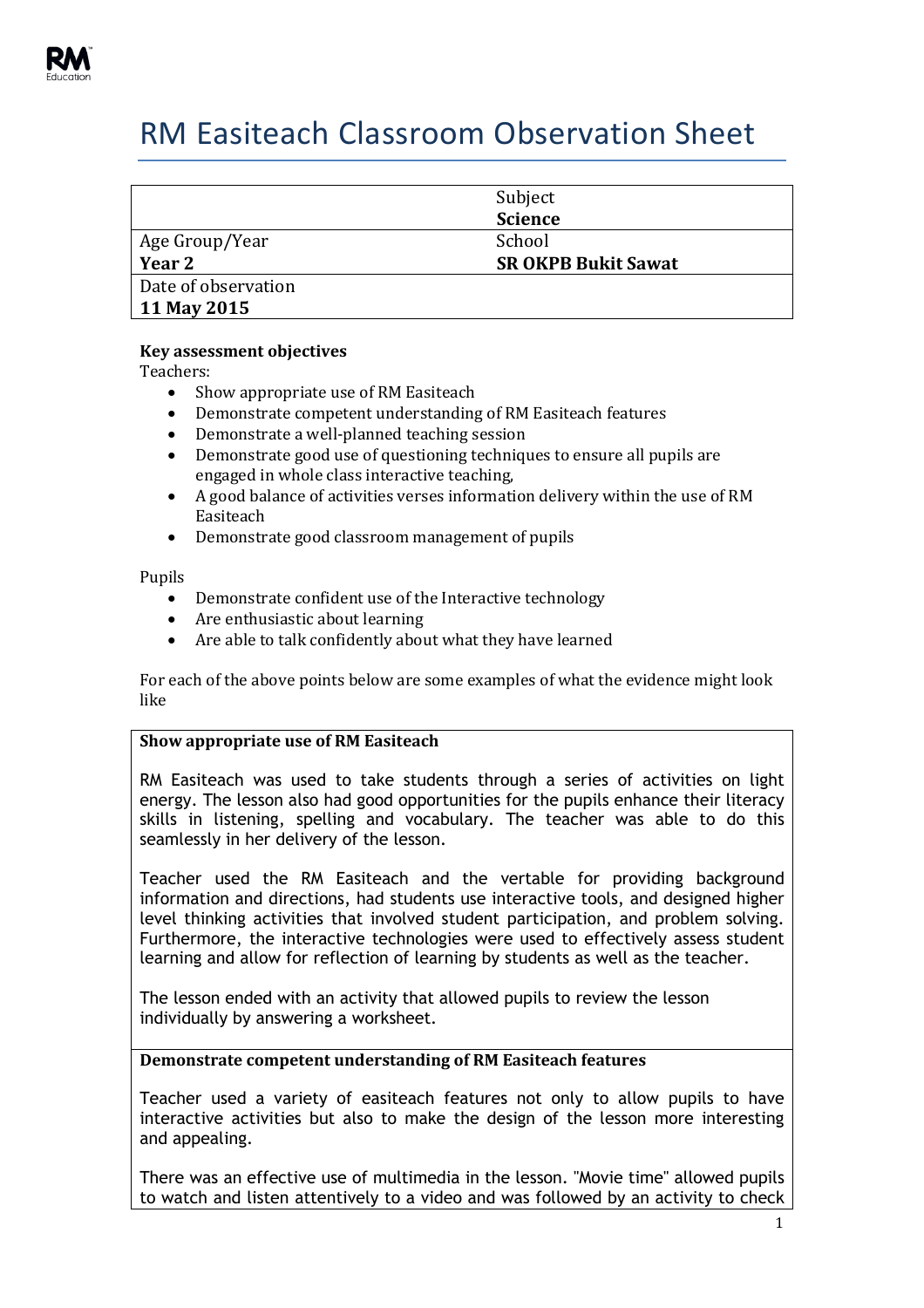

on what the pupils have learned from the video.

Use of shortcuts and links were maximized to provide efficient and effective transitions with no lost learning time.

## **Demonstrate a well-planned teaching session**



Lesson plan contained details of the activities to be carried out. It was good that pupils were not just asked to drag and drop every time since it allowed the teacher to see any difficulties with the pupils. For example, pupils were having some difficulties in the spelling and the teacher was able to help them with it by getting the class to correct the errors.

Not including all possible answers in the word wallet was a good strategy and making it known from the very start allowed the pupils to really inspect the images and the choices presented to them.

## **Demonstrate good use of questioning techniques to ensure all pupils are engaged in whole class interactive teaching**

Teacher asked good questions. Pupils were encouraged to answer them without necessarily being led to the answer. The teacher involved the pupils in the correction of the activities. Pupils were called to the front to correct a classmate's response. Pupils were allowed to fail in a supportive atmosphere with the rest of the class being ready to help anytime.

#### **A good balance of activities verses information delivery within the RM Easiteach**

Pages that contained only information were only to review pupils on what they have discussed in the previous session. Most of the Easiteach pages were used to get pupils perform activities on the board. The rest of the class was still engaged even when there's someone on the board.

#### **Good classroom management of pupils**



The teacher was in command throughout the lesson. Off task behaviour was addressed effectively and appropriately. For example, she said pupils who misbehave won't get a turn to go to the board to answer on the board. This was a sign of how much pupils are eager to participate in the activity Since pupils were all quiet after that.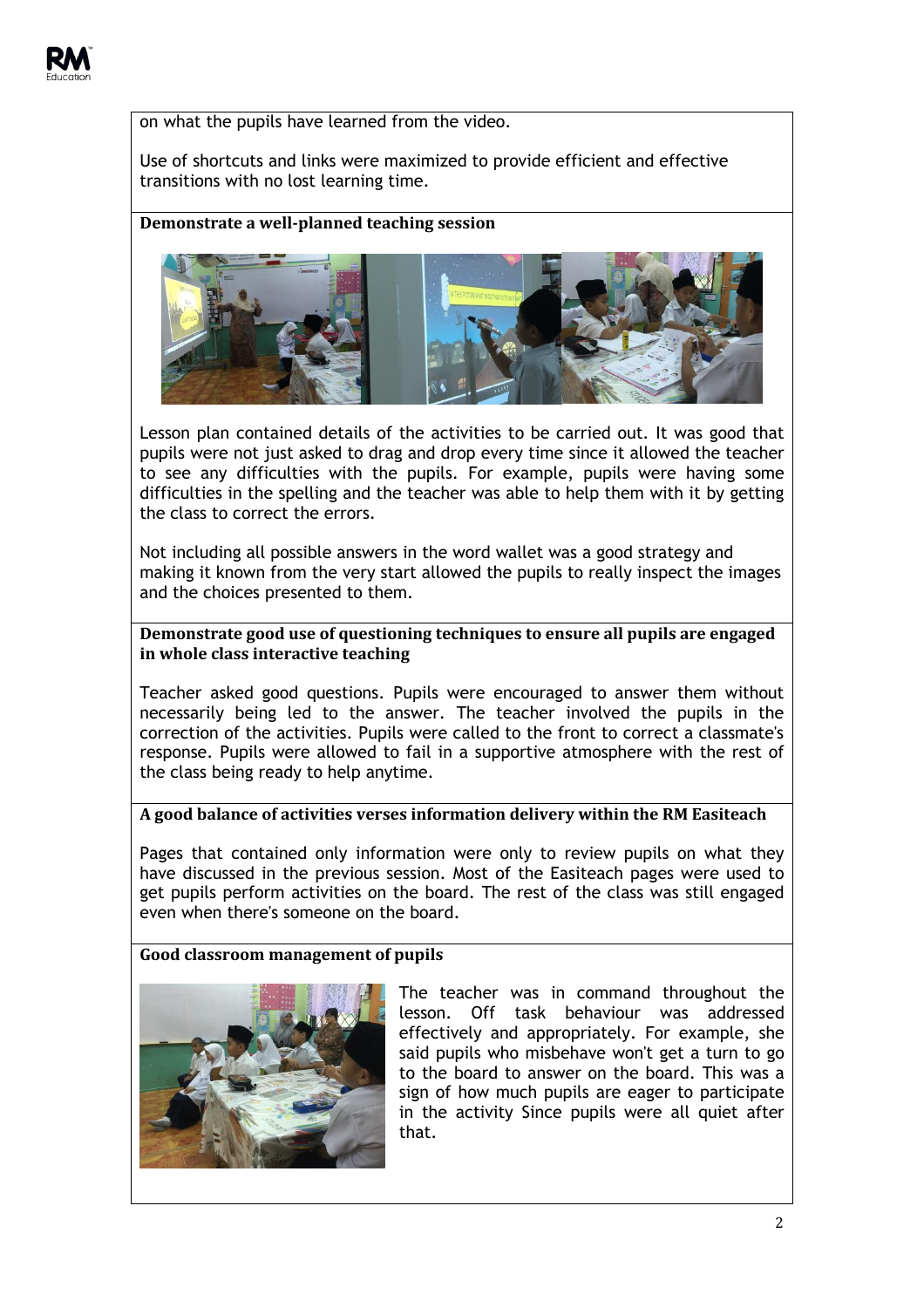# **Pupils demonstrate confident use of the Interactive technology**

Pupils used the activities and come to the front to do so. It was evident that pupils have already been using the interactive technologies in their classes as seen with how they use the pen. Some pupils were still a bit shy in using them but with continued use of the pen and the interactive technologies will surely make them adapt to its use quickly.



**Pupils are enthusiastic about learning**

Pupils showed clear enthusiasm for participating in the lesson. Pupils were eager and excited to answer the activities on the board. There were a number of "wow" reactions every time the teacher moves to the next page. Pupils even noticed which classmates haven't been randomized yet.

# **Pupils are able to talk confidently about what they have learned**

Pupils were very responsive to the teacher and the activities they were asked to do. Pupils were able to answer activities confidently.



#### **Tutor comments**

- The teacher modeled effective and excellent use of the interactive technologies. Throughout the lesson, teacher was able to demonstrate the following:
	- o Lively and encouraging towards the pupils.
	- o Made sure everyone was on-task and was following the lesson.
	- o Established a climate of trust and teamwork by being fair, caring, respectful, and enthusiastic.
	- o Actively listened and paid attention to pupils' needs and responses took time to listen carefully to all students and to acknowledge their contributions
	- o Created a warm, attractive, inviting, and supportive classroom environment.
- Overall, there was a student-centred use of board for most of lesson. Numerous pupils had multiple opportunities to interact with board